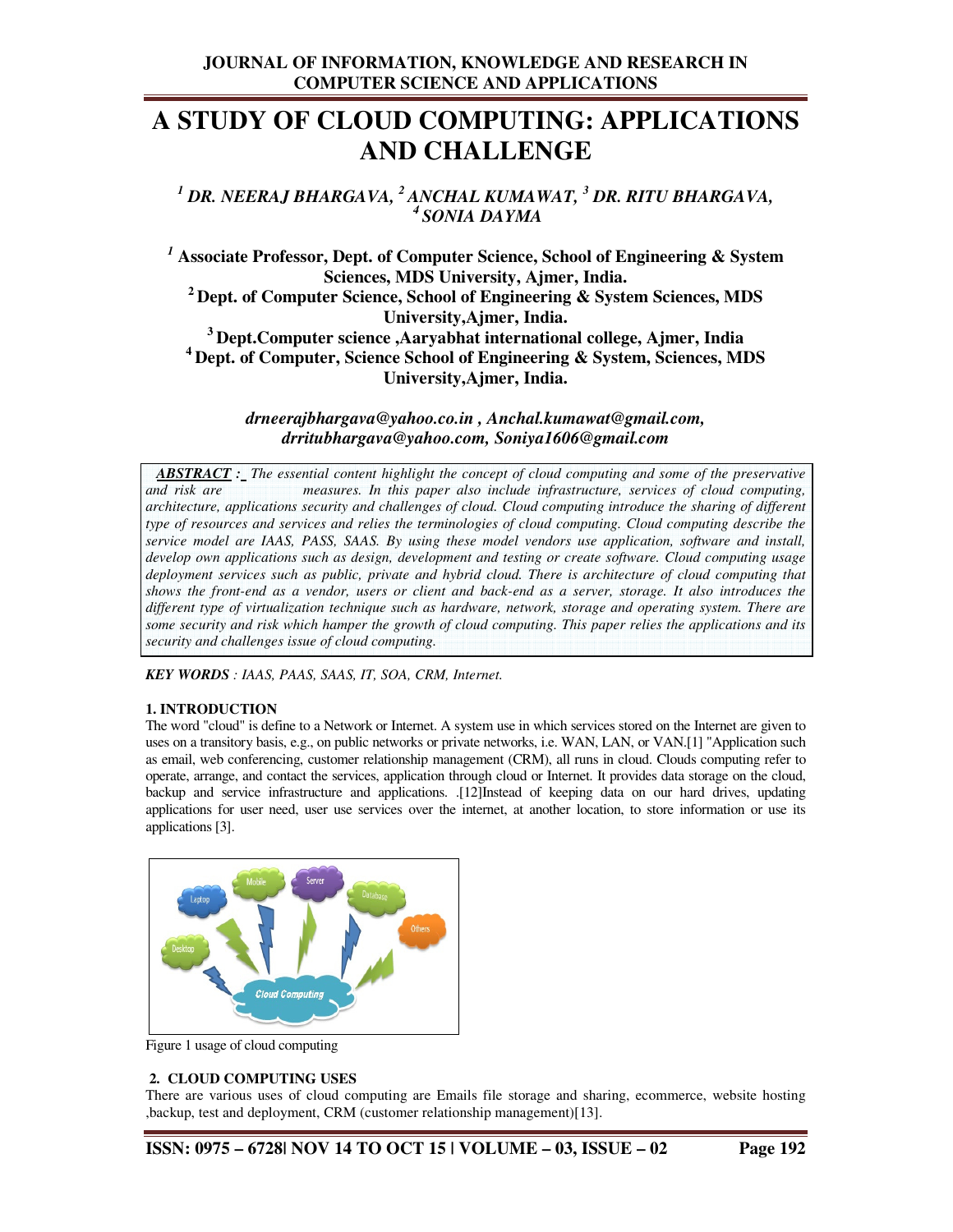# **3. OBJECTIVE**

The theme of paper for the beginners to help them to understand the basic concept of cloud and cloud computing and its related terms i.e. types of cloud computing and services offered, architecture of cloud computing, virtualization, Para virtualization, infrastructure of cloud computing and services and architecture, application and security and challenges of cloud.

## **4. METHDOLOGIES**

Cloud Computing is classified into twice category:

Based on the location of the cloud computing-It is classified in four ways:

#### **Public cloud:**

A public cloud is a standard cloud computing model .public cloud act as services provider makes resources, such as application and storage, available to the general public over the internet. The customer has no control over the public cloud where it is hosted. The infrastructure of public cloud is shared more than one organization. Public cloud services provide free or a pay-per uses model.<sup>[8]</sup>

#### **Private cloud:**

Infrastructure is devoted organization and not shared with another organization. The private cloud develop a system and services to be accessible within an single organization. Private clouds are expensive and more secure compared to public clouds [7].

#### **Hybrid cloud:**

Combination of a public cloud and a private cloud is called hybrid cloud. it's developed for use by a single management. In hybrid cloud computing environment an organization provides and manages some resources. The public and private cloud infrastructure which operates independently of each other and using technology provide the vendors are portability and flexibility of data and applications [9].

#### **Community cloud:**

Community cloud is sharing of computing infrastructure in between organization of the same community [8].



Figure 2 Types of cloud computing

The services of cloud computing is classified in three ways:

#### **Software-as-a service:**

Software-as-a services is a software distribution technique includes a all completed software provide on the cloud and utilize the software and its function remotely as a web based services. Users and organizations to access applications and business functionality at a pay-per use basis because the software is hosted remotely.[11] This is a fixed and well known sector of cloud services. The pioneer of this field is Salesforce.com offering the Customer Relationship Management (CRM) online on the cloud. Other example are online email provider like Google gmail and Microsofts hotmail, Google docs and Microsoft provide new restatement of MS-Office called BPOS (Business Productivity Online Standard Suite) .[7]

#### **Platform-as-a services:**

 Platform-as-a services is provides a development platform and environment to allow developers to build software, applications and services over the internet. Different type of vendor work on various Platforms which is not compatible. Typical players in PaaS are Google Aplication Engine, Microsoft Azure, Salesforce.com etc.

#### **Infrastructure-as-a service:**

Infrastructure-as-a service involves offering hardware related services using the principal of cloud computing. These include some kind of storage services (virtual server, disk storage, and database). [17The goal of IaaS in cloud computing is provide a flexible, standard, and operating environment that can become a foundation for PaaS and SaaS. Leading vendors that provider Infrastructure as a services are Amazon EC2, Amazons3, Rackspace cloud srever and flexiscale [18].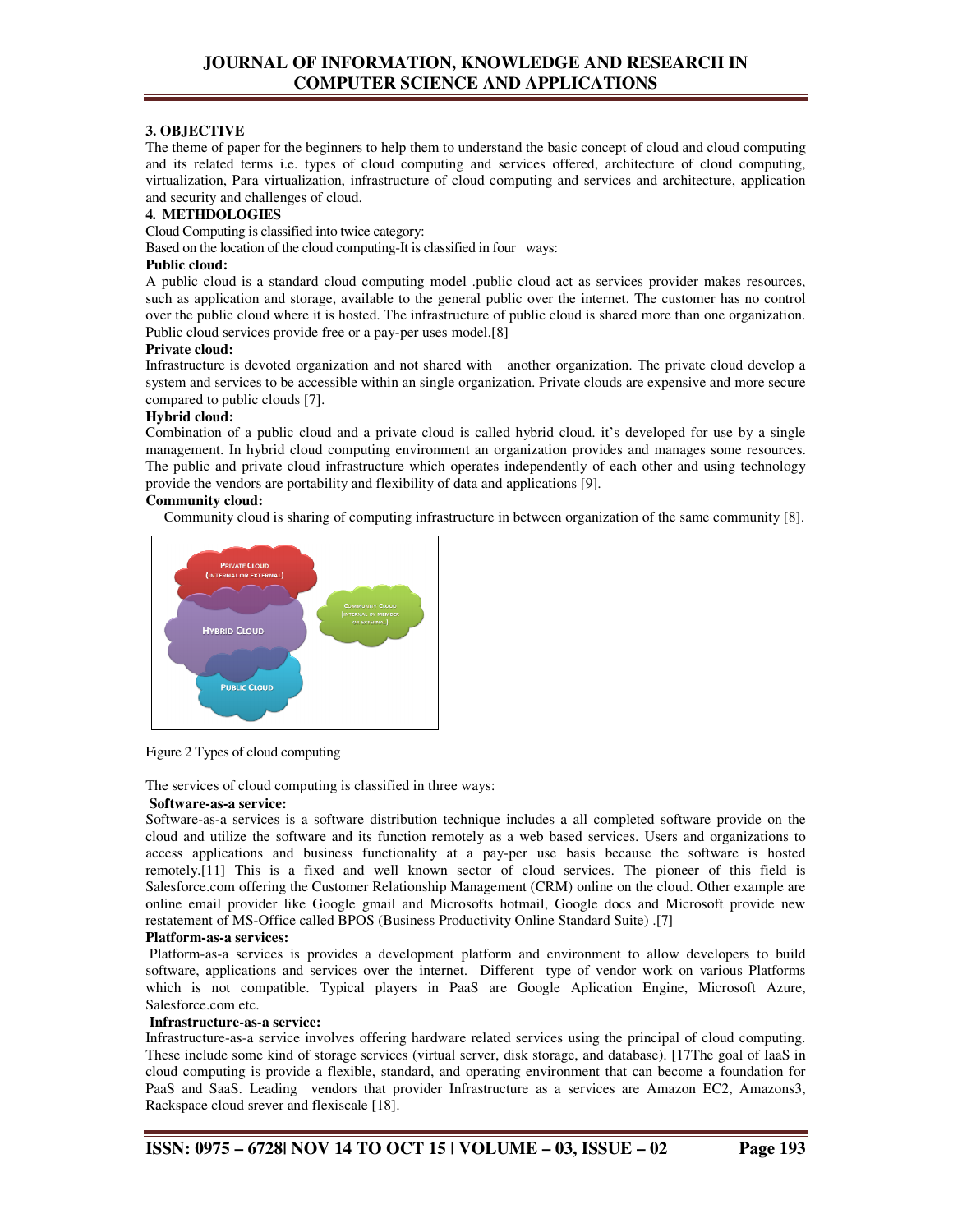

Figure 3 Services of cloud computing

The below classification is also well accepted in the industry.

- a) Storage-as a services
- b) Database-as a services
- c) Information-as a services
- d) Process Application-as a services
- e) Platform-as a services
- f) Integration-as a services
- g) Security-as a services
- h) Management / Governance-as a services
- i) Testing-as a services

#### **5. ARCHITECTURE OF CLOUD COMPUTING**

Cloud computing contain the different type of components and sub-components, these components consists of a frontend as a platform (client, mobile devices), back-end platform (server, storage), a cloud based services, and a network (Internet, Intranet, Intercloud). Combination of these components make up architecture of cloud computing. Cloud computing architecture divided into two parts:

# **Front-end:**

 The front-end refer to the vendor sector of cloud computing system. Vendors or clients comprise server, tablets and mobile devices, etc. users are interact with software's and an applications through web browser, or through a virtual session. It consists of interfaces between user and services that services are necessary to utilize the cloud computing.

#### **Back-end**:

The Back-end refers to the cloud. It consists of all the hardware and devices are required to provide services. It contain of huge data storage, virtual machine, security mechanism, services, deployment models, servers, etc. There are some important points about back-end architecture[20].

It is the duty of the back-end to provide security model, storage, protocols etc.

The server interconnect these protocols is called as as middleware, which helps the connected system to communicate with each other [3].



Figure 4 Architecture of cloud computing

#### **6. TECHNOLOGY OF CLOD COMPUTING**

 There are precise mechanisms that are working back of the cloud computing podium. This technology makes cloud computing flexible, reliable, and reusable. These technologies are virtualization technique, Architecture based on Service-Oriented (SOA), Grid and cluster computing, utility and productiveness computing.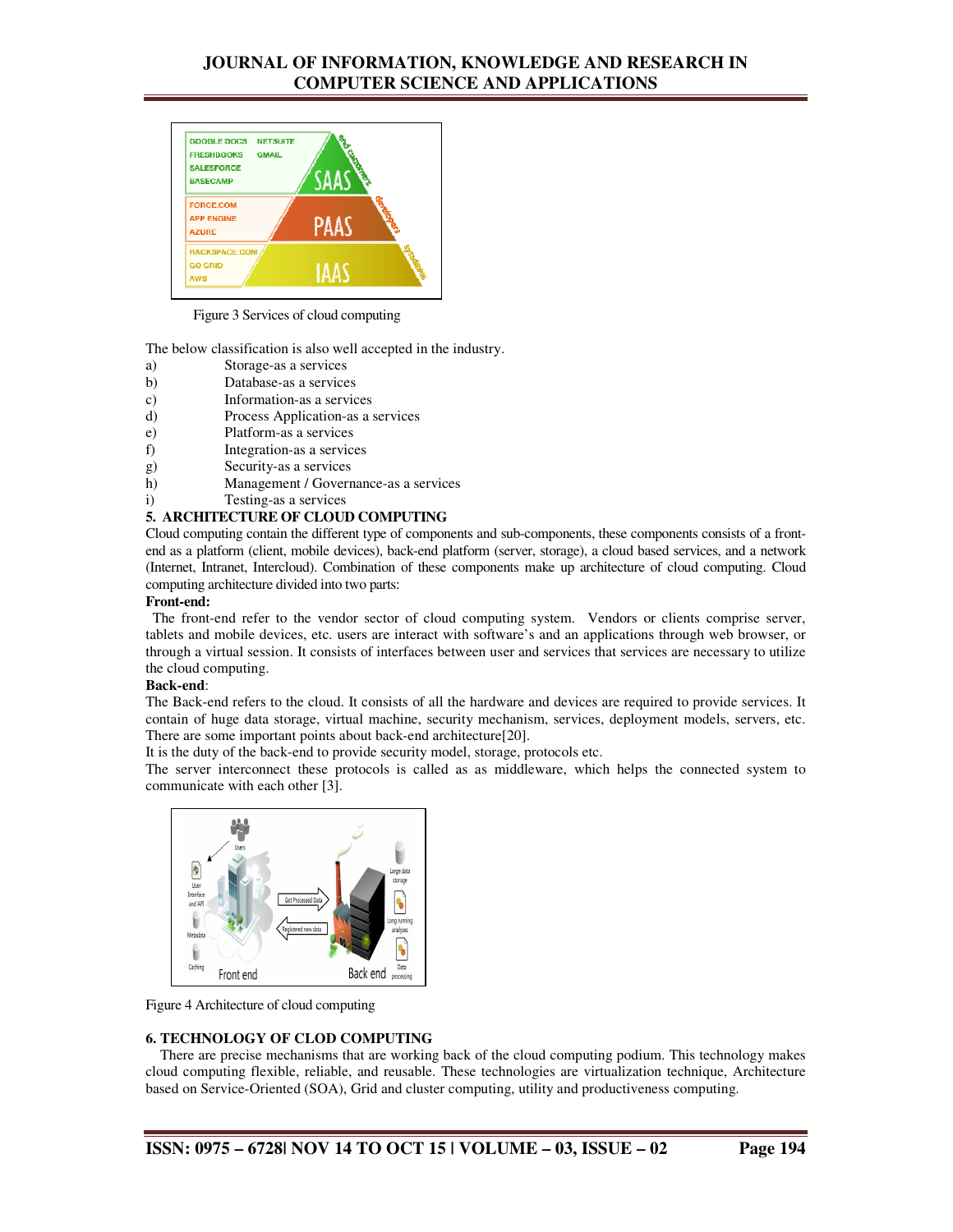#### **Technique of virtualization:**

 This technique provide the facilities of sharing single physical instance among multiple applications or resources .and it create a virtual version of a device or resource, such as a server, storage device, network or even an operating system [4].

#### **Concept**

 Virtualization is normally accomplished by dividing a single instance of hardware into more than one sectors. Each sector operates its own independent environment. Each segment operates as its own independent environment [5].

Develop a virtual machine over the current operating system and its hardware is called hardware virtualization. This hardware virtualization technique provides a specific environment which is logically separated from underlying hardware. This machine is created on virtual machine is known as host machine and whole machine is known as guest machine [4].

#### **Hypervisor**

 Virtual machine is handled by a software or principal, which is known as hypervisor. Hypervisor is a program which is written in low level language, is act as a virtual machgine is also called firmware. These are type of hypervisor [19].

a) Run on the bare system, lynx secure, RTS hypervisor, oracle VM, sumxVM server. Type1 has no host operating system because they are single on bare system.

b) Hypervisor -2 is a software interface that follow the devices with a system which are normally interacts to each other [4].



Figure 5 Virtual machine (Hypervisor)

Cloud computing there are different type of virtualization:

- a) Hardware virtualization
- b) Storage virtualization
- c) Server virtualization
- d) Operating system-level virtualization
- e) Network virtualization
- f) Application virtualization
- g) Desktop virtualization

#### **7. APPLICATION OF CLOUD COMPUTING**

Cloud computing is use in global level at different field such as business data storage and back up, education etc without cloud technology it can't be imagine of IT business in the world [15].

#### • **Business Applications:**

Main purpose of cloud computing to made collaborative business so it provide different apps for example as MailChimp.com, Chatter.com, Google Applications for business, and quickbooks.intuit.com etc [15].

#### • **Data Storage and Backup**:

Cloud vendors can be store data online and backup services for example Box.com, Mozy.com, Joukuu.com etc [2].

#### • **Management Applications**

There are applications which provide management task for example time tracking, organizing notes etc [2].

#### • **Entertainment Applications**:

Users can be easily store and listen music, songs, video and movie on line for example Audiobox.fm [2].

## **8. CLOUD COMPUTING SECURITY**

The benefits associate with cloud computing are large in size; yet the dynamic, virtualized, distributed and multi-talent nature of cloud present many challenges. Security is a big concern of cloud computing. Data should